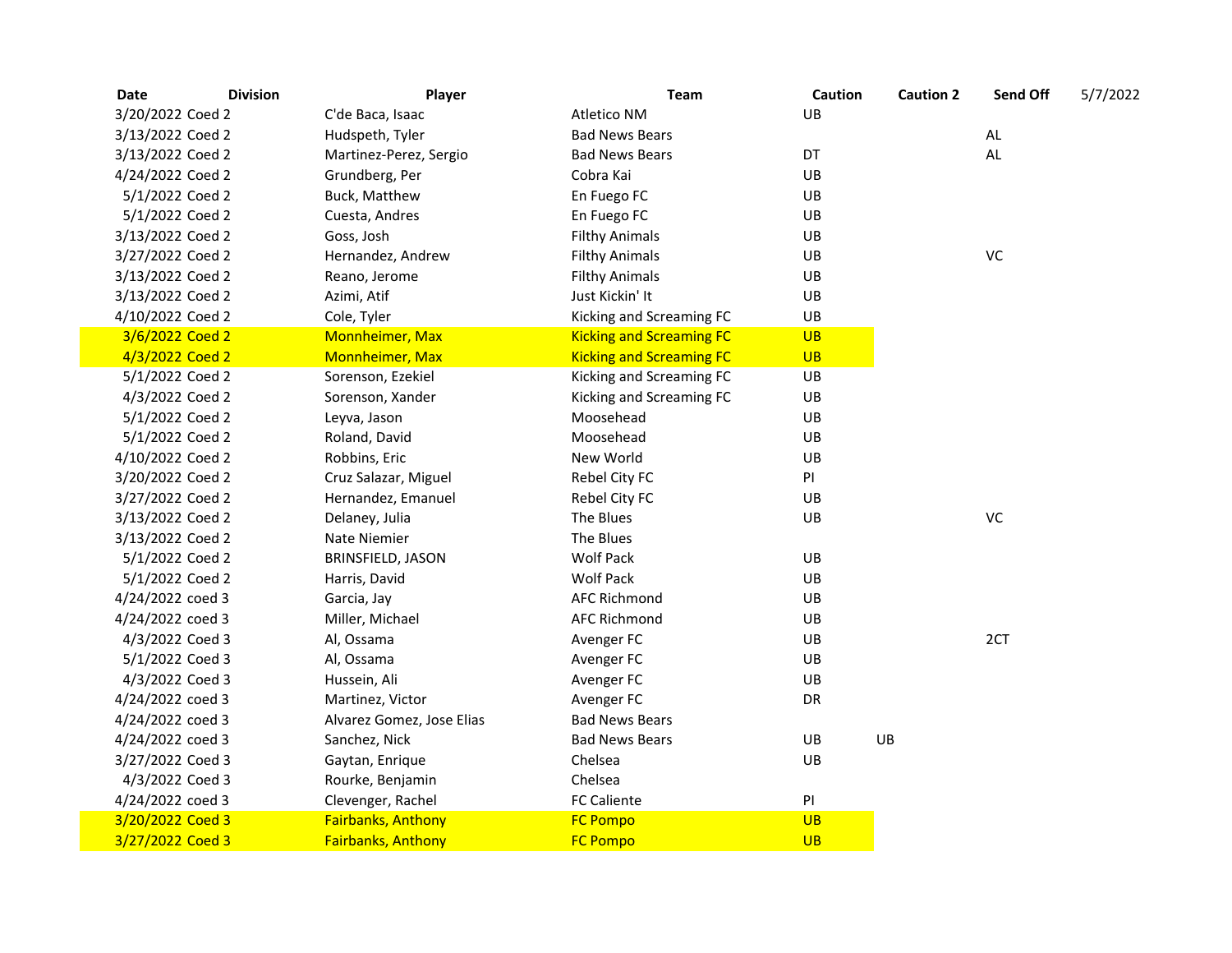| 4/24/2022 coed 3 | Castiblanco, Wilder   | Game of Throw-Ins      | DT         |    |    |
|------------------|-----------------------|------------------------|------------|----|----|
| 3/6/2022 Coed 3  | Chavez, Isaac         | Old Spice              | DT         |    |    |
| 4/24/2022 Coed 3 | barkley, jeff         | Roadrunners            | UB         |    |    |
| 4/24/2022 coed 3 | Wittmer, Rudy         | Roadrunners            | UB         |    |    |
| 3/27/2022 Coed 3 | Shaffer, David        | Strangebrew            | UB         |    |    |
| 4/24/2022 coed 3 | Ruiz, Benny           | The Ambassadors        | UB         |    |    |
| 5/1/2022 Coed 3  | Ruiz, Benny           | The Ambassadors        | UB         | DT | 2C |
| 3/27/2022 Coed 3 | Acevedo, Erick        | The Justice Team       | DT         |    |    |
| 4/24/2022 coed 3 | Camp, Noah            | Whatever               | UB         |    | AL |
| 4/24/2022 coed 3 | Casarrubias, Jonathan | Whatever               | UB         |    |    |
| 4/24/2022 coed 3 | Gustamantes, Isaac    | Whatever               | PI         |    |    |
| 3/27/2022 Men 1  | Lobato, Guillermo     | <b>E Pluribus Unum</b> | UB         |    |    |
| 3/13/2022 Men 1  | Munoz, Gustavo        | E Pluribus Unum        | UB         |    |    |
| 3/13/2022 Men 1  | Ruiz Jr, Candelario   | E Pluribus Unum        | UB         |    |    |
| 3/27/2022 Men 1  | <b>Tarango, Ariel</b> | <b>E Pluribus Unum</b> | <b>UB</b>  |    |    |
| 4/3/2022 Men 1   | <b>Tarango, Ariel</b> | <b>E Pluribus Unum</b> | <b>DR</b>  |    |    |
| 3/13/2022 Men 1  | Tarango, Bryan        | E Pluribus Unum        | UB         |    |    |
| 3/13/2022 Men 1  | Fisher-Ives, Keegan   | Pistoleros             | DT         |    |    |
| 4/3/2022 Men 1   | Rivera, Esteban       | Real Imperio           | <b>FRD</b> |    |    |
| 3/13/2022 Men 1  | Rogers, Benji         | Real Imperio           | DT         |    |    |
| 3/13/2022 Men 1  | Rose, Skylor          | <b>Real Imperio</b>    | <b>DT</b>  |    |    |
| 4/3/2022 Men 1   | <b>Rose, Skylor</b>   | <b>Real Imperio</b>    | <b>UB</b>  |    |    |
| 3/13/2022 Men 1  | Sandoval, Giancarlo   | Real Imperio           |            |    |    |
| 4/10/2022 men 1  | Esquibel, Chris       | Rushambo               | UB         |    |    |
| 3/27/2022 Men 1  | Gonzales, Jake        | Rushambo               | UB         |    |    |
| 3/27/2022 Men 1  | Gonzalez, Simon       | Rushambo               | UB         |    |    |
| 3/13/2022 Men 1  | Weisberg, Ron         | Rushambo               | DT         |    |    |
| 3/27/2022 Men 1  | Ahmadi, Mehrshad      | <b>Strikers FC</b>     | UB         |    |    |
| 4/10/2022 Men 1  | Calderon, Hector      | <b>Strikers FC</b>     | UB         |    |    |
| 4/3/2022 Men 1   | Gandarilla, Jacob     | <b>Strikers FC</b>     | <b>UB</b>  |    |    |
| 4/10/2022 men 1  | Gandarilla, Jacob     | <b>Strikers FC</b>     | <b>DT</b>  |    |    |
| 4/3/2022 Men 1   | Madrid, Isaiah        | <b>Strikers FC</b>     | DR         |    |    |
| 4/10/2022 men 1  | Zamora, Terry         | <b>Strikers FC</b>     | UB         |    | 2C |
| 4/3/2022 Men 2   | Lozano, Rigo          | Atletico Milan         | UB         |    |    |
| 4/10/2022 men 2  | Medrano, Carlos       | Atletico Milan         | DR         |    |    |
| 3/13/2022 men 2  | Robles Nava, Erick    | Atletico Milan         | UB         |    |    |
| 3/27/2022 Men 2  | perez, gabriel        | Aztecas                | DT         |    |    |
| 4/3/2022 Men 2   | Gaenzle, Trey         | <b>Brethren FC</b>     | PI         |    |    |
|                  |                       |                        |            |    |    |

2CT

2CT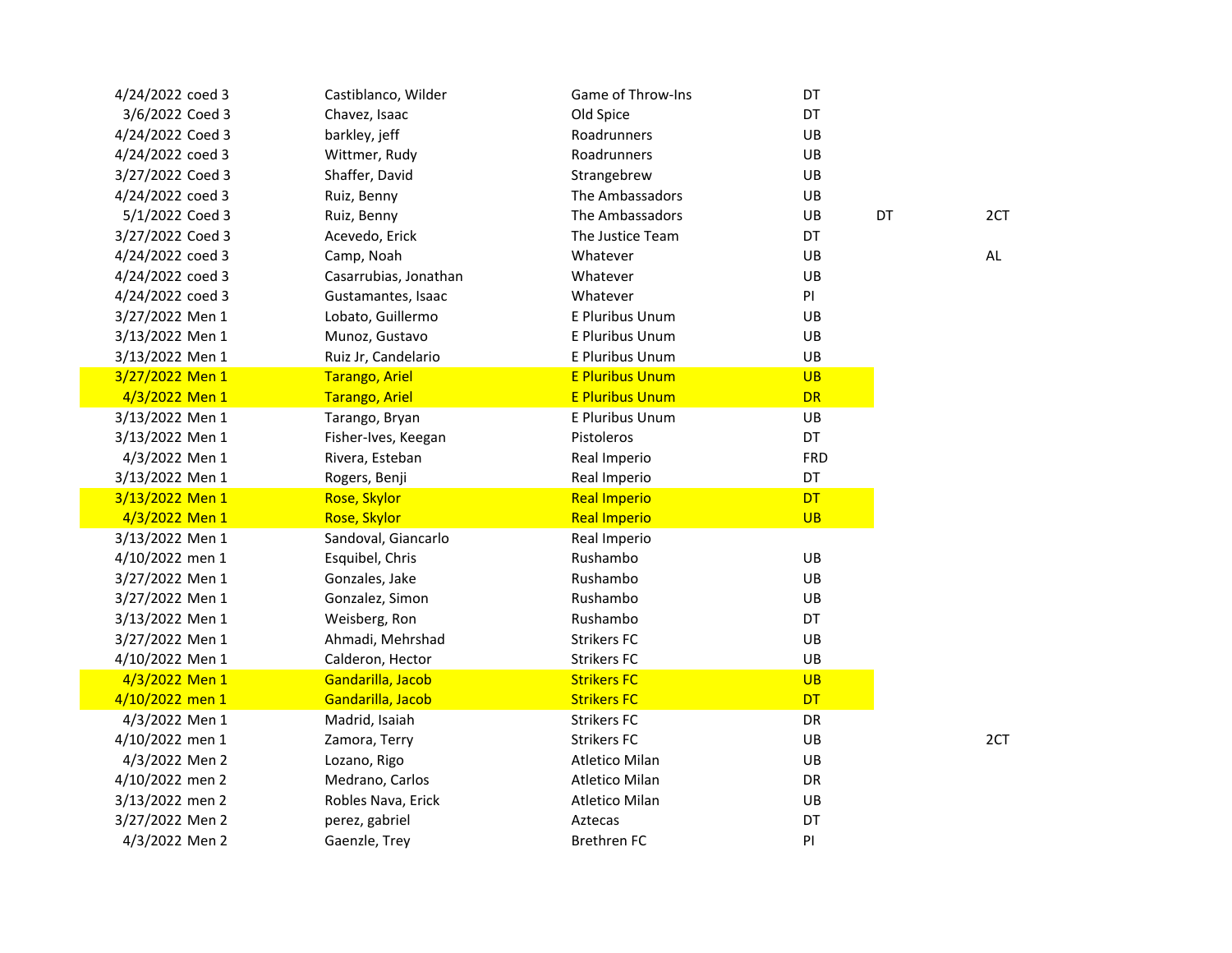| 3/13/2022 men 2 | Hale, Jesse            | <b>Brethren FC</b>  | UB        |            | AL  |
|-----------------|------------------------|---------------------|-----------|------------|-----|
| 4/24/2022 Men 2 | Krupiak, Korbin        | <b>Brethren FC</b>  | UB        |            |     |
| 3/20/2022 Men 2 | Morgan, Austin         | <b>Brethren FC</b>  | DT        |            |     |
| 5/1/2022 Men 2  | Ritter, Brian          | <b>Brethren FC</b>  | UB        |            |     |
| 4/24/2022 Men 2 | Winton, Jerry          | <b>Brethren FC</b>  | UB        |            |     |
| 4/24/2022 Men 2 | Abogast, Logan         | FC Alameda          |           |            |     |
| 4/24/2022 Men 2 | Carreon, Saul          | FC Alameda          | DT        |            |     |
| 4/10/2022 men 2 | Castillo, Alejandro    | FC Alameda          | DT        |            | 2CT |
| 4/24/2022 Men 2 | Castillo, Alejandro    | FC Alameda          | UB        |            |     |
| 4/10/2022 men 2 | Diaz, Carlos           | FC Alameda          | UB        |            | VC  |
| 4/24/2022 Men 2 | Diaz, Carlos           | FC Alameda          | UB        |            |     |
| 3/20/2022 Men 2 | Grado, Mario           | FC Alameda          | DT        |            | VC  |
| 3/20/2022 Men 2 | Grajeda, Erick         | <b>FC Alameda</b>   | <b>UB</b> |            |     |
| 4/3/2022 Men 2  | Grajeda, Erick         | <b>FC Alameda</b>   | <b>UB</b> |            |     |
| 4/24/2022 Men 2 | Grajeda, Erick         | <b>FC Alameda</b>   | <b>DT</b> |            |     |
| 3/13/2022 Men 2 | Jaquez, Antonio        | <b>FC Alameda</b>   | <b>DT</b> |            |     |
| 4/24/2022 Men 2 | Jaquez, Antonio        | <b>FC Alameda</b>   | <b>UB</b> |            |     |
| 4/10/2022 men 2 | Lazcano, Gerardo       | FC Alameda          | UB        | UB         |     |
| 3/13/2022 men 2 | Ochoa, Alexandro       | <b>FC Alameda</b>   | <b>DT</b> |            |     |
| 3/20/2022 Men 2 | Ochoa, Alexandro       | <b>FC Alameda</b>   | <b>DT</b> |            |     |
| 3/13/2022 men 2 | Pineda, Brian          | <b>FC Alameda</b>   | <b>DT</b> |            |     |
| 4/10/2022 men 2 | Pineda, Brian          | <b>FC Alameda</b>   | <b>UB</b> |            |     |
| 4/10/2022 men 2 | Rosa, Kyle             | FC Alameda          | UB        |            |     |
| 3/27/2022 Men 2 | Villa-Rodriguez, Ariel | FC Alameda          |           |            |     |
| 3/13/2022 men 2 | <b>Aguilar, Kevin</b>  | <b>FC Xolos</b>     | UB        |            |     |
| 4/3/2022 Men 2  | <b>Aguilar, Kevin</b>  | <b>FC Xolos</b>     | <b>DR</b> |            |     |
| 3/6/2022 Men 2  | Dominguez, Jared       | <b>FC Xolos</b>     | <b>UB</b> |            |     |
| 3/13/2022 men 2 | Dominguez, Jared       | <b>FC Xolos</b>     | <b>UB</b> |            |     |
| 3/20/2022 Men 2 | Rael, JJ               | FC Xolos            | UB        |            |     |
| 4/3/2022 Men 2  | Rael, JJ               | FC Xolos            | DT        | UB         |     |
| 3/20/2022 Men 2 | Rael, joshua           | FC Xolos            | DT        |            |     |
| 5/1/2022 Men 2  | Trujillo, Cameron      | FC Xolos            |           |            | AL  |
| 4/3/2022 Men 2  | Vega, Chris            | FC Xolos            |           |            |     |
| 4/3/2022 Men 2  | Gonzalez, Ivan         | Fc Youngboys        | UB        |            | 2CT |
| 4/24/2022 Men 2 | Ruiz, Brayan           | Fc Youngboys        | UB        |            |     |
| 4/3/2022 Men 2  | Sayusth, Cristian      | Fc Youngboys        |           |            |     |
| 3/6/2022 Men 2  | Tena JR, Ramon         | <b>Fc Youngboys</b> | <b>UB</b> | reinstated |     |
| 3/27/2022 Men 2 | Tena JR, Ramon         | <b>Fc Youngboys</b> | <b>UB</b> |            |     |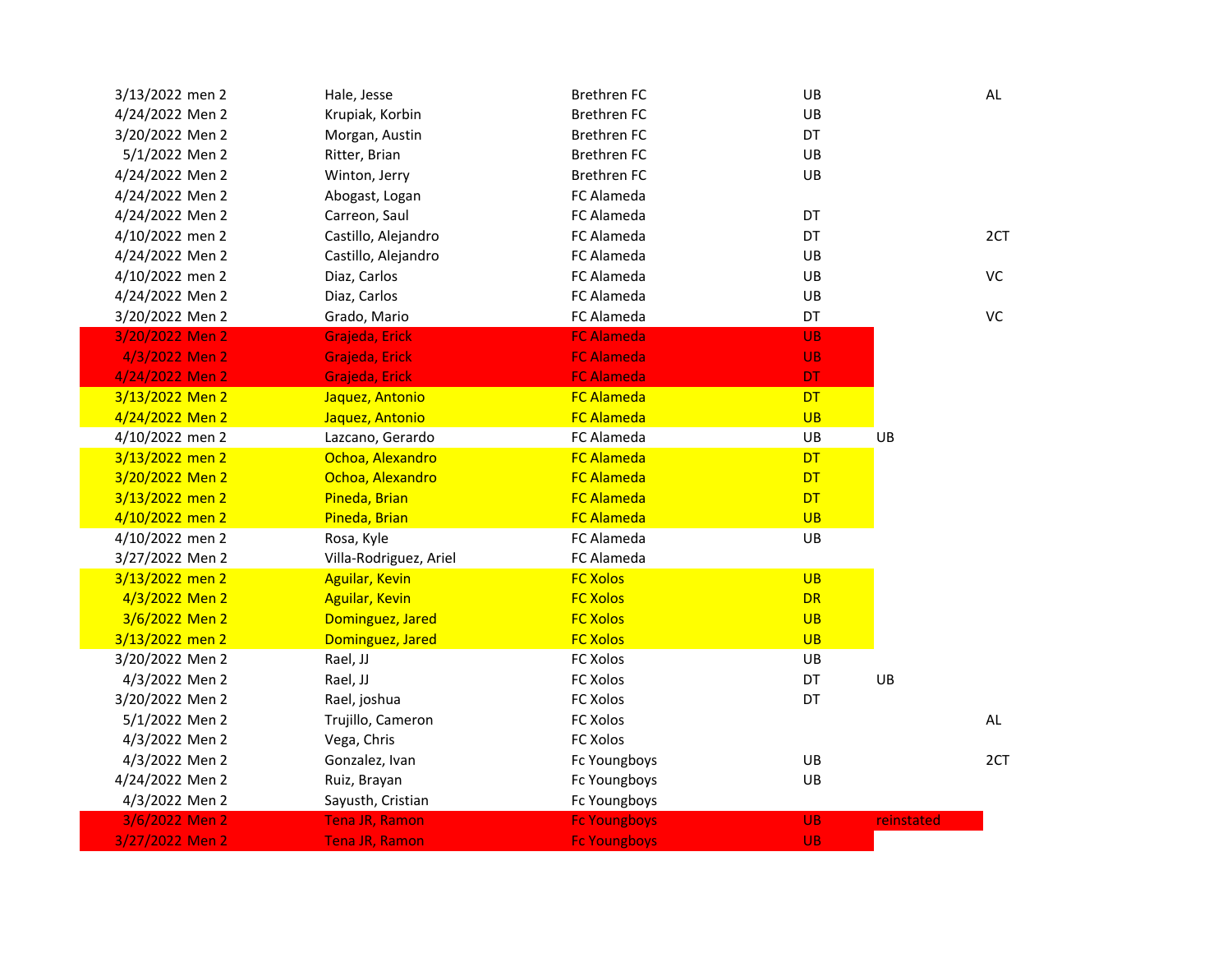| 4/3/2022 Men 2  | Tena JR, Ramon          | <b>Fc Youngboys</b>  | UB.        |            |           |
|-----------------|-------------------------|----------------------|------------|------------|-----------|
| 4/3/2022 Men 2  | Vazquez, Arturo         | Fc Youngboys         | UB         |            |           |
| 4/10/2022 men 2 | Boykin, Tommy           | <b>Hampton Roads</b> | UB         |            |           |
| 4/24/2022 Men 2 | Kloer, Myles            | <b>Hampton Roads</b> | UB         |            |           |
| 4/10/2022 men 2 | pier, jac               | <b>Hampton Roads</b> | DR         |            |           |
| 3/13/2022 men 2 | Roberts, Glenn          | <b>Hampton Roads</b> | <b>UB</b>  |            |           |
| 4/3/2022 Men 2  | <b>Roberts, Glenn</b>   | <b>Hampton Roads</b> | <b>UB</b>  |            |           |
| 4/10/2022 men 2 | Walkington, Scott       | <b>Hampton Roads</b> | UB         |            |           |
| 3/6/2022 Men 2  | <b>Mitchell, Fraser</b> | <b>Kirtland FC</b>   | <b>UB</b>  |            |           |
| 3/20/2022 Men 2 | <b>Mitchell, Fraser</b> | <b>Kirtland FC</b>   | PI         |            |           |
| 3/13/2022 men 2 | Peace, Jeff             | <b>Kirtland FC</b>   | <b>DT</b>  | reinstated | 2CT       |
| 3/20/2022 Men 2 | Peace, Jeff             | <b>Kirtland FC</b>   | PI.        |            |           |
| 4/10/2022 men 2 | Peace, Jeff             | <b>Kirtland FC</b>   | <b>UB</b>  |            |           |
| 4/24/2022 Men 2 | Alvarado, Lorenzo       | Lobos FC             | <b>DT</b>  | DT         |           |
| 4/3/2022 Men 2  | Esparza, Axel           | Lobos FC             | UB         |            |           |
| 3/20/2022 Men 2 | Jimenez, Hugo           | Lobos FC             | PI         |            |           |
| 4/24/2022 Men 2 | Marinelarena, Luis      | Lobos FC             | DT         |            |           |
| 3/27/2022 Men 2 | Torres, Alejandro       | Lobos FC             | UB         |            |           |
| 3/20/2022 Men 2 | Alam, Dipo              | <b>Persepolis</b>    | <b>UB</b>  | reinstated |           |
| 4/3/2022 Men 2  | Alam, Dipo              | <b>Persepolis</b>    | <b>UB</b>  |            |           |
| 4/10/2022 men 2 | Alam, Dipo              | <b>Persepolis</b>    | <b>UB</b>  |            |           |
| 3/13/2022 men 2 | Garvanian, Nishan       | <b>Persepolis</b>    | <b>UB</b>  | UB         |           |
| 4/24/2022 Men 2 | Garvanian, Nishan       | <b>Persepolis</b>    | <b>UB</b>  |            |           |
| 3/13/2022 men 2 | Longa, Ernesto          | Persepolis           | UB         |            |           |
| 4/24/2022 Men 2 | Tenorio, Glenn          | Persepolis           | UB         |            | 2CT       |
| 4/24/2022 Men 2 | Tidiane Sy, Cheikhna    | Persepolis           | <b>FRD</b> | UB         |           |
| 3/27/2022 Men 2 | Alsaadi, Mujtaba        | The Old Republic FC  | UB         |            |           |
| 4/3/2022 Men 2  | Baker, Nick             | The Old Republic FC  | UB         |            |           |
| 3/20/2022 Men 2 | Edwards, Trevor         | The Old Republic FC  | DT         |            | <b>VC</b> |
| 3/27/2022 Men 2 | Siddell, Shawn          | The Old Republic FC  | <b>FRD</b> |            |           |
| 3/13/2022 men 2 | Soche, Juan             | The Old Republic FC  | UB         |            |           |
| 4/3/2022 Men 2  | Willoughby, Kyler       | The Old Republic FC  | UB         |            |           |
| 3/6/2022 Men 2  | DeLeon-Dowd, Devin      | <b>TOPSZN</b>        | <b>DT</b>  |            |           |
| 4/24/2022 Men 2 | DeLeon-Dowd, Devin      | <b>TOPSZN</b>        | <b>UB</b>  |            |           |
| 3/13/2022 men 2 | Moreno, Eduardo         | <b>TOPSZN</b>        | UB         |            |           |
| 3/20/2022 Men 2 | Reyes-Salas, Victor     | <b>TOPSZN</b>        | UB         |            |           |
| 4/24/2022 Men 2 | Salayandia, Isaac       | <b>TOPSZN</b>        | UB         |            |           |
| 3/13/2022 men 2 | Tarango, Edson          | <b>TOPSZN</b>        | UB         |            |           |
|                 |                         |                      |            |            |           |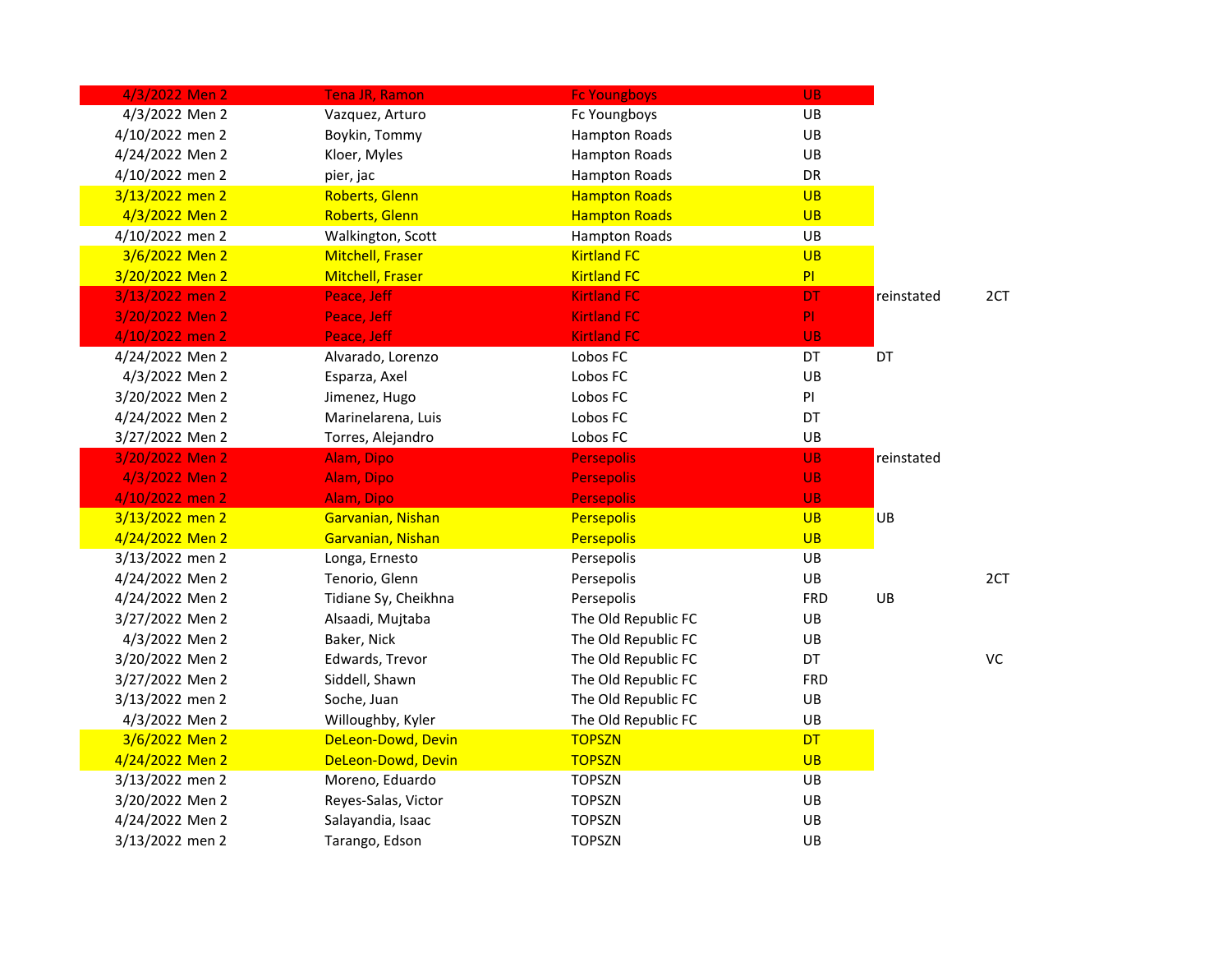| 3/6/2022 Men 2  | Delgadillo, Cuauhtemoc   | Waffle House FC           | DT         |    |            |
|-----------------|--------------------------|---------------------------|------------|----|------------|
| 4/3/2022 Men 2  | Jaquez, Jorge            | Waffle House FC           | UB         |    |            |
| 3/20/2022 Men 2 | Vasquez, Eder            | Waffle House FC           | UB         |    |            |
| 3/27/2022 Men 3 | regino, miguel           | Aztecas                   | DT         | UB |            |
| 3/20/2022 Men 3 | Valadez, Luis            | <b>Aztecas</b>            | <b>UB</b>  |    |            |
| 4/3/2022 Men 3  | Valadez, Luis            | <b>Aztecas</b>            | <b>UB</b>  |    | 2CT        |
| 4/10/2022 Men 3 | Gutierrez, Mauricio      | <b>Bushwhackers</b>       | UB         |    |            |
| 3/6/2022 Men 3  | Jennings, John           | <b>Bushwhackers</b>       | UB         |    |            |
| 5/1/2022 Men 3  | Daza, Fernando           | Cosmik Debris             | UB         |    |            |
| 4/10/2022 Men 3 | Velador, Gerardo         | Cosmik Debris             | UB         |    |            |
| 3/27/2022 Men 3 | Atemnkeng, Frank         | <b>FC Chicken Killers</b> | UB         |    |            |
| 3/27/2022 Men 3 | Casey, Collin            | <b>FC Chicken Killers</b> | UB         |    |            |
| 3/27/2022 Men 3 | Kelly, Mike              | FC Chicken Killers        | UB         |    |            |
| 4/24/2022 Men 3 | Kelly, Mike              | FC Chicken Killers        | UB         |    | VC         |
| 3/27/2022 Men 3 | Martinez, Matthew        | <b>FC Chicken Killers</b> | <b>UB</b>  |    |            |
| 4/3/2022 Men 3  | <b>Martinez, Matthew</b> | <b>FC Chicken Killers</b> | <b>DT</b>  |    |            |
| 3/27/2022 Men 3 | Cepeda, Eber             | <b>Fc United</b>          | <b>FRD</b> |    |            |
| 3/27/2022 Men 3 | Gamero, Victor           | <b>Fc United</b>          | <b>UB</b>  |    |            |
| 4/3/2022 Men 3  | Gamero, Victor           | <b>Fc United</b>          | <b>UB</b>  |    |            |
| 3/27/2022 Men 3 | Rodriguez, vladimir      | Fc United                 | DR         | UB | <b>SFP</b> |
| 3/20/2022 Men 3 | Bastias, Benjamin        | Galacticos                | UB         |    |            |
| 4/24/2022 Men 3 | Hernandez, Adrian        | Galacticos                | UB         |    |            |
| 3/27/2022 Men 3 | Jimenez, Alejandro       | Galacticos                | UB         |    |            |
| 3/27/2022 Men 3 | Martinez, Carlos         | Galacticos                | UB         |    |            |
| 3/27/2022 Men 3 | Martinez, Jorge          | Galacticos                |            |    |            |
| 4/10/2022 Men 3 | Martinez, Ramiro         | Galacticos                | UB         |    |            |
| 3/20/2022 Men 3 | Mendoza, Saul            | Galacticos                | UB         |    |            |
| 3/20/2022 Men 3 | Gatterman, Lucas         | <b>Grass Stains</b>       | PI         |    |            |
| 3/20/2022 Men 3 | Rebolledo, Antonio       | <b>Grass Stains</b>       | UB         |    |            |
| 3/13/2022 Men 3 | Armenta, Gilberto        | Hoekenga                  | UB         |    |            |
| 4/24/2022 Men 3 | Armenta, Gilberto        | Hoekenga                  | UB         |    | 2CT        |
| 4/3/2022 Men 3  | FLORES, AXEL             | Hoekenga                  | UB         |    |            |
| 5/1/2022 Men 3  | Hernandez, Raul          | Hoekenga                  | UB         |    |            |
| 4/24/2022 Men 3 | Solano, Francisisco      | Hoekenga                  | UB         |    |            |
| 3/27/2022 Men 3 | Cruz, Erick              | Hogsbreath                | DT         |    |            |
| 4/24/2022 Men 3 | Favela, Alvaro           | Hogsbreath                | UB         |    | AL         |
| 4/10/2022 Men 3 | Parsons, Travis          | Hogsbreath                | <b>FRD</b> |    |            |
| 4/10/2022 Men 3 | Rodriguez, Jose Luis     | Hogsbreath                | UB         |    |            |
|                 |                          |                           |            |    |            |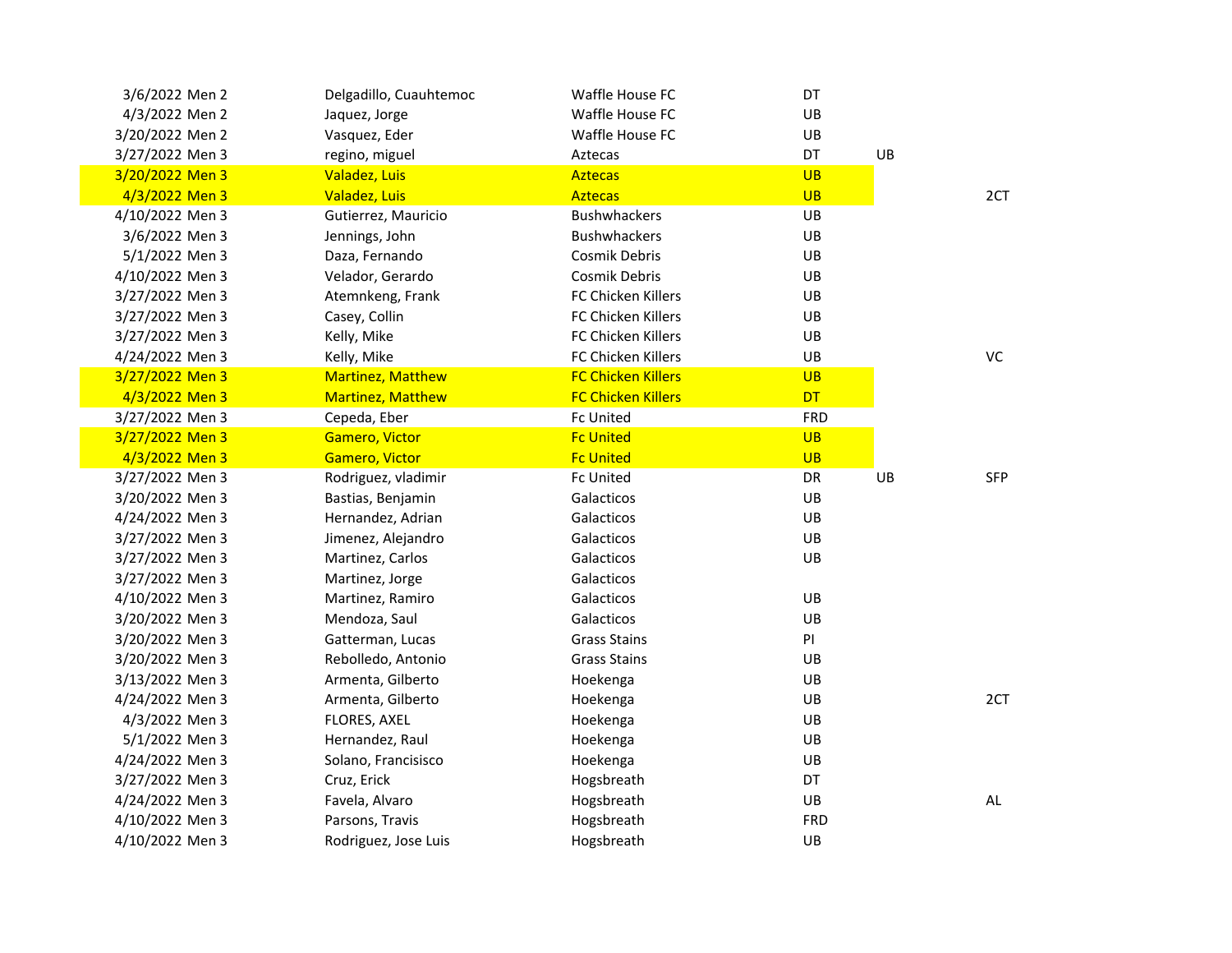| 3/6/2022 Men 3  | Rodriguez, Ruben       | Hogsbreath       | UB |     |
|-----------------|------------------------|------------------|----|-----|
| 4/24/2022 Men 3 | Ayala, Santiago        | Huarumos         | DT |     |
| 4/10/2022 Men 3 | duenas del rio, adrian | Huarumos         | UB |     |
| 4/24/2022 Men 3 | Gonzales, Jesus        | Huarumos         | UB |     |
| 3/27/2022 Men 3 | lopez, david           | Huarumos         | UB |     |
| 3/20/2022 Men 3 | medina-fierro, joel    | Huarumos         | UB |     |
| 5/1/2022 Men 3  | Monclova, Lazaro       | Huarumos         | UB |     |
| 3/13/2022 Men 3 | solano, abel           | Huarumos         | UB | 2CT |
| 4/10/2022 Men 3 | solano, abel           | Huarumos         | UB |     |
| 3/13/2022 Men 3 | Solano, Guadalupe      | Huarumos         | UB |     |
| 4/3/2022 Men 3  | Aragonez, Oscar        | Libertad         | UB |     |
| 4/10/2022 Men 3 | Campa, Juan            | Libertad         | UB |     |
| 3/6/2022 Men 3  | Castro, Matthew        | Libertad         | UB |     |
| 3/6/2022 Men 3  | Hernandez, Geovani     | Libertad         | UB |     |
| 3/6/2022 Men 3  | Hernandez-Rios, Adolfo | Libertad         | UB |     |
| 4/3/2022 Men 3  | Lopez Jr, Daniel       | Libertad         | DT |     |
| 4/3/2022 Men 3  | Martinez, Fabian       | Libertad         | UB |     |
| 4/10/2022 Men 3 | Monsalve, Cristian     | Libertad         | UB |     |
| 3/13/2022 Men 3 | Mendez, Emiliano       | <b>MSB</b>       | UB | 2CT |
| 3/6/2022 Men 3  | Nevarez, Alejandro     | <b>MSB</b>       | UB |     |
| 5/1/2022 Men 3  | Nunez, Diego           | <b>MSB</b>       | UB |     |
| 5/1/2022 Men 3  | Romo, Brian            | <b>MSB</b>       | E  |     |
| 3/20/2022 Men 3 | Sequeira, Justin       | <b>MSB</b>       | UB | AL  |
| 3/27/2022 Men 3 | Gaytan, Cesar          | My Little Pintos |    |     |
| 4/24/2022 Men 3 | Perry, Michael         | My Little Pintos | UB |     |
| 4/10/2022 Men 3 | Ristoff, Nate          | My Little Pintos | UB |     |
| 5/1/2022 Men 3  | Buck, Matthew          | Newold'Boys      | UB |     |
| 5/1/2022 Men 3  | Gutierrez, Gianncarlo  | Newold'Boys      | UB |     |
| 3/13/2022 Men 3 | Chavez, Jared          | Reavers          | UB |     |
| 5/1/2022 Men 3  | Hunt, Brian            | Reavers          | UB |     |
| 3/13/2022 Men 3 | Hunt, Kyle             | Reavers          | UB |     |
| 3/13/2022 Men 3 | Moore, Dakota          | Reavers          | UB |     |
| 5/1/2022 Men 3  | Wells, Mark            | Reavers          | UB |     |
| 3/27/2022 Men 3 | Reano, Jerome          | Rogues           | UB |     |
| 4/3/2022 Men 3  | Wesbrook, Matthew      | Rogues           | DT |     |
| 3/27/2022 Men 3 | Alaniz, Jorge          | Streetfrogs      | UB |     |
| 4/3/2022 Men 3  | Geanis, Cory           | Streetfrogs      | DT |     |
| 3/27/2022 Men 3 | Grant, Skylar          | Streetfrogs      | DR |     |
|                 |                        |                  |    |     |

2CT